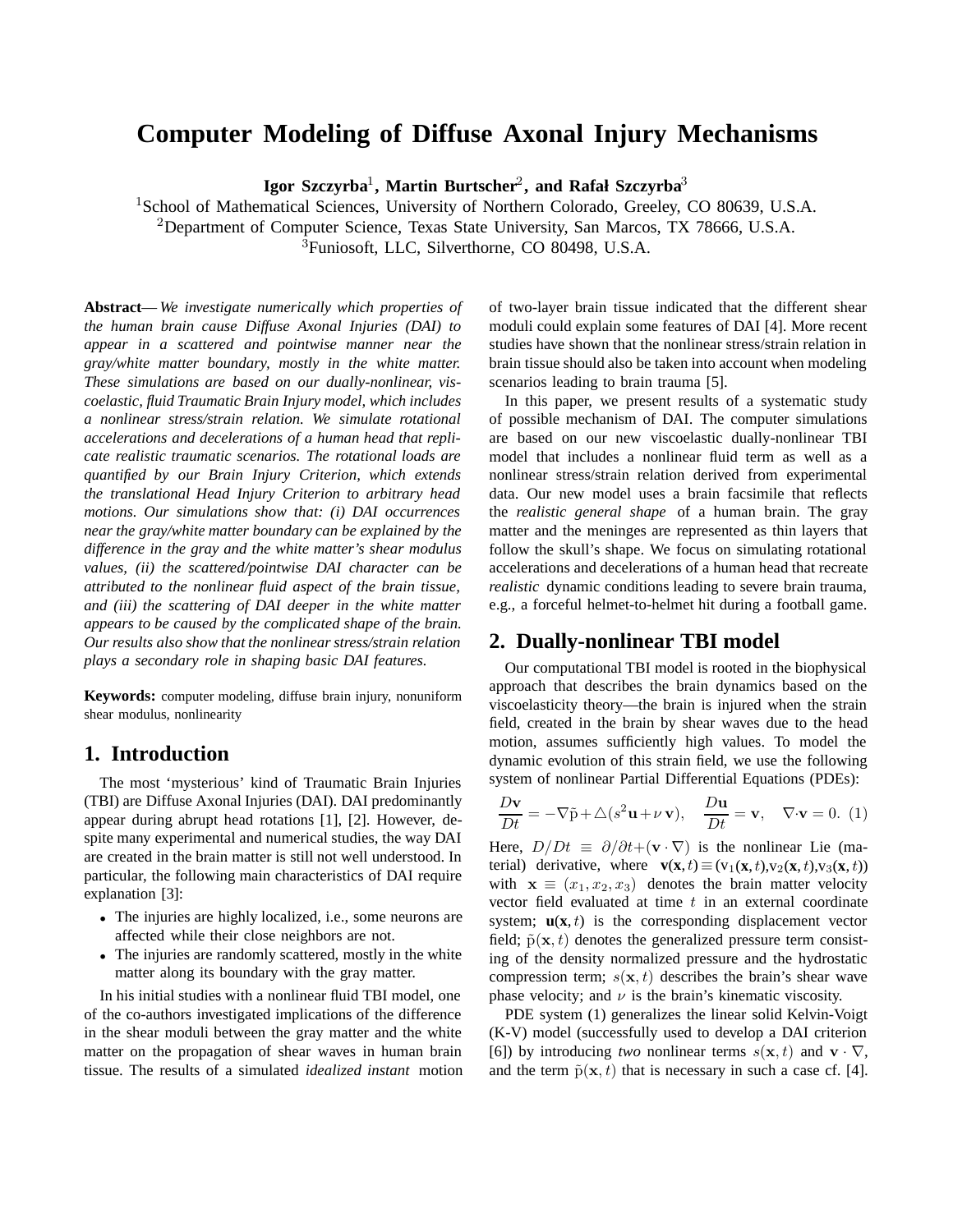The material derivative allows us to model the nonlinear fluid (gel-like) aspect of the brain tissue, whereas  $s(\mathbf{x}, t)$ describes how the brain matter stiffens under larger deformations, i.e., how the shear wave velocity increases with the strain. Experiments imply that this relation is linear only for small strains [5], [7] and that it can be approximated by an exponential function for larger strains [8].

Thus, we model the stress/strain relation by  $s(\mathbf{x}, t) \equiv$  $c(\mathbf{x}) \exp(qP(\mathbf{x}, t)))$ , where  $c(\mathbf{x}) \equiv \sqrt{G(\mathbf{x})/\delta(\mathbf{x})}$  denotes the basic shear wave velocity in the absence of strain  $(G(\mathbf{x}))$ and  $\delta(\mathbf{x})$  are the brain matter shear modulus and density, respectively), and  $P(x, t)$  describes the time evolution of the spatial distribution of the maximum strain. For strains larger than 50%, we assume that  $s(\mathbf{x}, t)$  smoothly becomes proportional to the basic shear wave velocity  $c(\mathbf{x})$ .

Experiments, cf. [5], [8]-[10], imply that:

- the basic wave velocity in the white matter is  $c_w \approx 1 \text{ m/s}$ and  $c_q$  in the gray matter is up to 4 times larger,
- the coefficient  $q$  determining the stress/strain relation is within the range  $0.4 \le q \le 2.5$ , and
- the brain's viscosity  $\nu$  equals approximately 0.013m<sup>2</sup>/s.

#### **3. Simulation setup and display method**

We simulate sideways head rotations about a fixed vertical axis through the brain's center of mass and forward or backward head rotations about horizontal axes located at the brain's center of mass, the neck, and the abdomen. Keeping the axes fixed allows us to solve PDEs in separate horizontal or sagittal 2D brain cross sections, which simplifies the analysis and presentation of the results.

We show the effects of head rotations in a form of time snapshots presenting (in horizontal and sagittal brain cross sections) the distribution of:

- the vector field  $V(x, t)$  describing the brain matter velocity relative to the skull,
- this relative velocity's magnitude  $|\mathbf{V}(\mathbf{x},t)|$ ,
- and the values  $P(\mathbf{x},t)$  of the maximum strain in the white and the gray matter as well as in the meninges.

To better present the character of the brain matter oscillations, we depict the vector field **V** in form of curved vectors [11]. The dark to light shading of the curved vectors indicates the motion's direction. Animated 'movies' built from the snapshots of various head rotations are available at our website: http://www.funiosoft.com/brain/.

The average (around the skull's perimeter) tangential acceleration loads we apply are quantified by the value of our universal Brain Injury Criterion  $BIC_{1000T}$ , where T is the load's duration [12]. It means that the average power per unit mass transmitted from the skull to the vicinity of the considered 2D brain cross section is equal to the average power transmitted to this vicinity under the translational

load corresponding to the Head Injury Criterion  $HIC_{1000T}$ successfully used by the automotive industry to determine critical loads [13], [14].

The results presented are obtained using the following triangularly shaped acceleration/deceleration load characterized by the critical value  $BIC_{36}=1000$ :



Under this tangential load, the sideways rotations of about  $110<sup>o</sup>$  replicate, e.g., a blow to a boxer's head, whereas similar forward or backward rotations simulate a head motion, e.g., during a car accident.

# **4. The role of a nonuniform shear modulus and brain geometry**

We have previously shown that the brain's geometry influences the character of traumatic brain oscillations [11], [15]. To separate the role played by the brain geometry in shaping DAI features from the role of the difference in the gray and white matter shear moduli and the role of the brain's nonlinear properties, we first simulate rotations of the brain with a uniform or nonuniform shear modulus using the linear K-V TBI model.

Fig. 1 (resp. 2) shows the velocity and the maximum strain distributions at time  $t = 0.025$ s in a horizontal brain cross section (separated by the falx cerebri) with a uniform (resp. nonuniform) shear modulus during a counterclockwise sideways rotation of the head.

In a case of a uniform shear modulus with  $c_q = c_w = 1$ m/s, the velocity magnitude  $|V|$  is distributed quite smoothly with  $|V|_{max} \approx 0.6$ m/s, Fig. 1 left panel, even where the skull's shape creates (at the top and bottom of the cross section) secondary vortices with 'opposite' oscillations than those appearing in the major two vortices, Fig. 1 middle panel. Consequently, high strain magnitudes appear only in the meninges, where the transfer of energy between the skull and the brain takes place, Fig. 1 right panel.

In a case of a nonuniform shear modulus with  $c_g = 1.75 \text{m/s}$ and  $c_w = 1$ m/s, the gray matter tends to oscillate along the skull and the falx cerebri in the opposite direction than the white matter, Fig. 2 middle panel. This leads to very steep changes in magnitudes |**V**| at the gray/white matter boundary, Fig. 2 left panel, and hence to high strain values there, Fig. 2 right panel. The largest strain values exceed 30%, which suffices to severely damage neurons [6], [16]- [18], most likely due to a chemical imbalance [19], [20].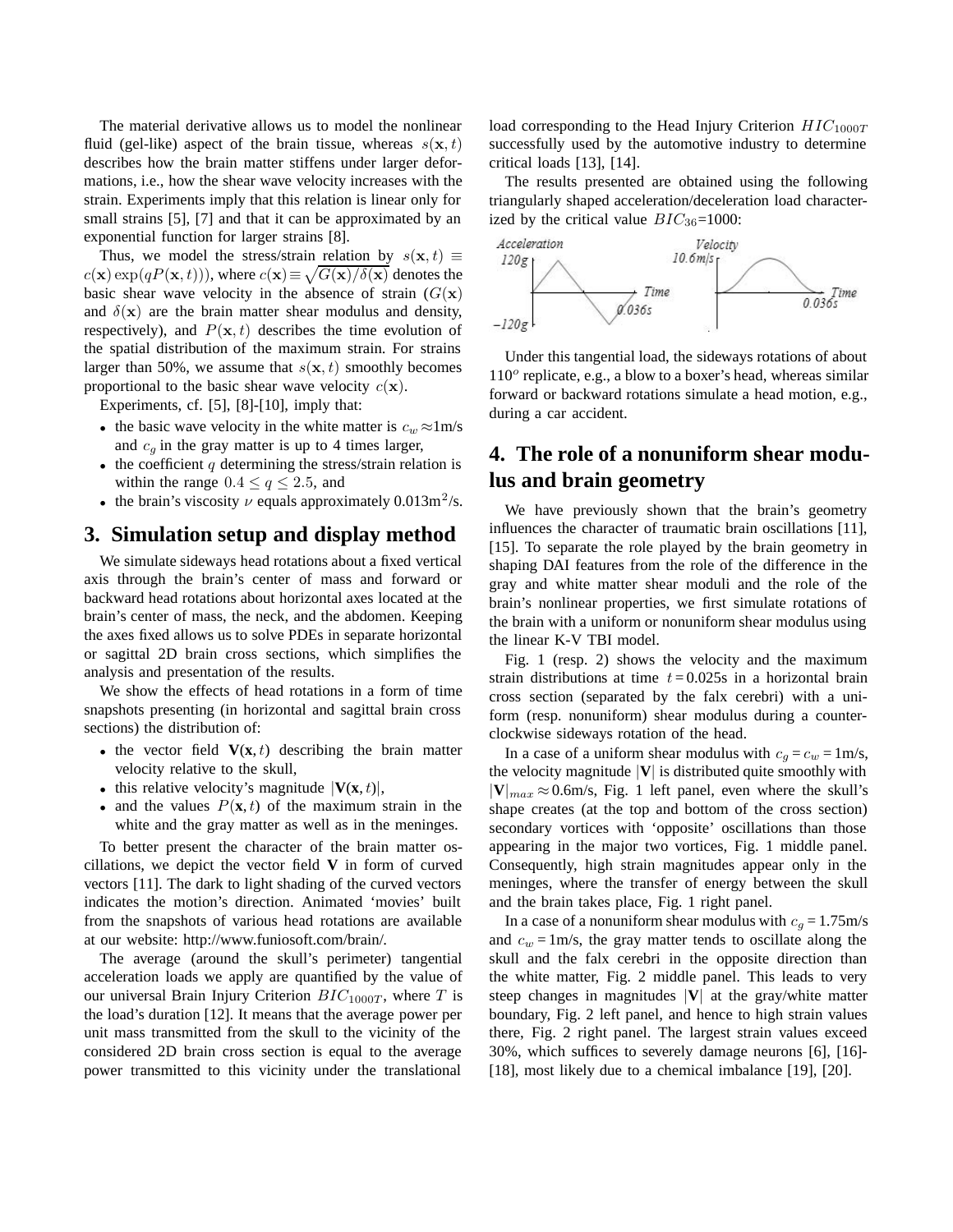

RELATIVE VELOCITY AND MAXIMUM STRAIN IN A HORIZONTAL CROSS SECTION DURING SIDEWAYS ROTATION ABOUT THE CENTER OF MASS; LINEAR KELVIN-VOIGT MODEL; UNIFORM SHEAR MODULUS:  $c_q = c_w = 1$ M/S.



RELATIVE VELOCITY AND MAXIMUM STRAIN IN A HORIZONTAL CROSS SECTION DURING SIDEWAYS ROTATION ABOUT THE CENTER OF MASS; LINEAR KELVIN-VOIGT MODEL; NONUNIFORM SHEAR MODULUS:  $c_q = 1.75M/S$ ,  $c_w = 1M/S$ . NOTE THE HIGH VALUES OF  $|V|$  AT THE GRAY/WHITE MATTER BOUNDARY IN THE LEFT PANEL, WHICH ARE THE RESULT OF THE 'OPPOSITE' OSCILLATIONS OF THE GRAY MATTER ALONG THE SKULL AND THE FALX CEREBRI WHEN  $c_q > c_w$ , MIDDLE PANEL. CONSEQUENTLY, HIGH STRAIN MAGNITUDES APPEAR ALONG THIS BOUNDARY, RIGHT PANEL, WHICH ARE NOT PRESENT IN FIG. 1.

Our simulation results of forward and backward head rotations further show that the brain's shape plays a major role in the localization of oscillatory vortices within the gray and the white matter.

Fig. 3 (resp. 4) on the next page depicts the relative velocity and the maximum strain distributions predicted by the linear K-V model in a sagittal cross section with a uniform (resp. nonuniform) shear modulus when the head is rotated forward about the neck.

In both cases, the shape and the position of the major oscillatory vortex reflects the general semi-circular shape of the upper part of the brain and the fact that the rotational axis is substantially lower than the brain's center of mass, Figs. 3 and 4 middle panels.

A head rotation about an axis located at the abdomen (not shown here) shifts the major vortex towards the top of the brain whereas a head rotation about the brain's center of mass pushes the position of the major vortex down.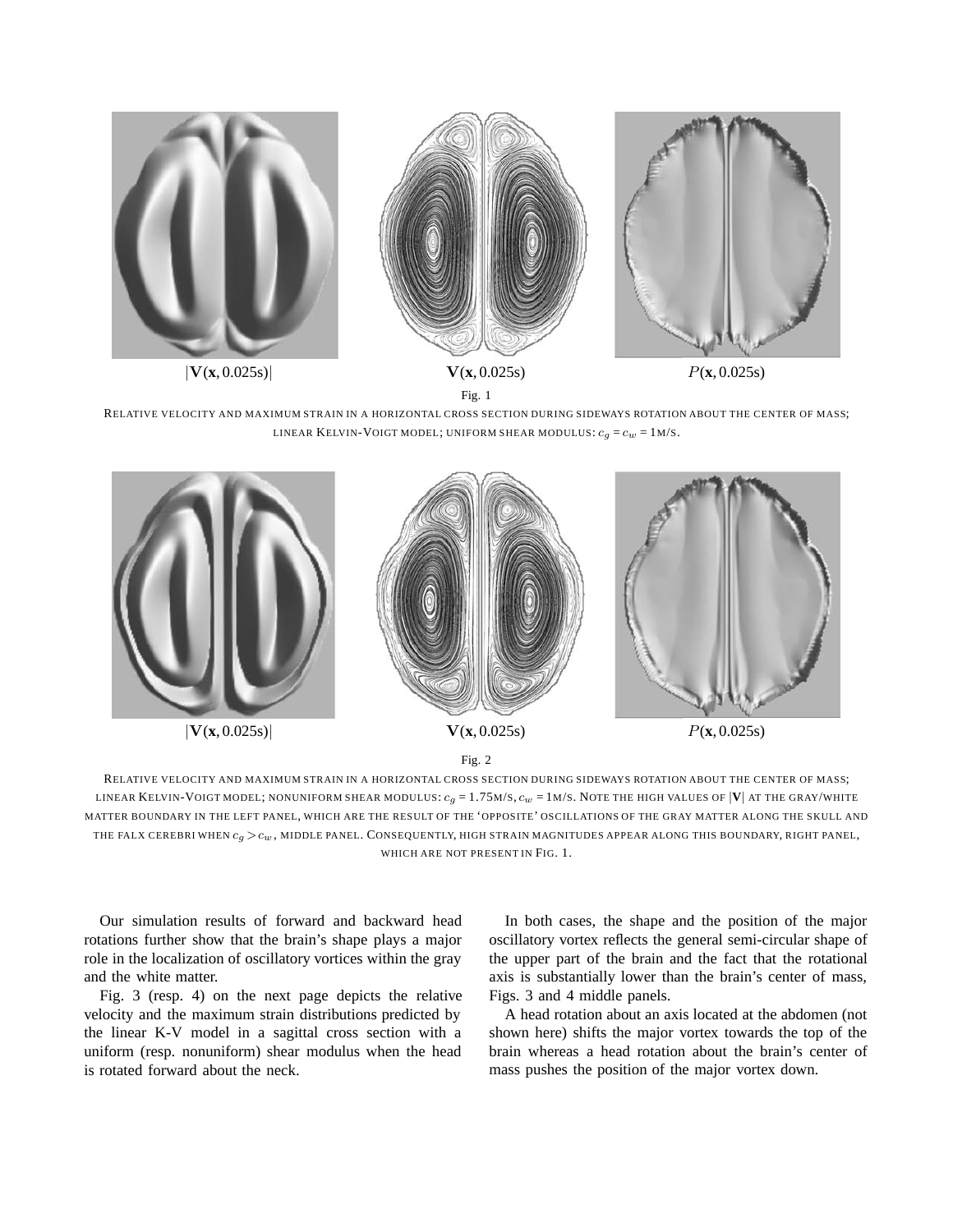

Fig. 3

RELATIVE VELOCITY AND MAXIMUM STRAIN IN A SAGITTAL CROSS SECTION DURING FORWARD ROTATION ABOUT THE NECK; LINEAR KELVIN-VOIGT MODEL; UNIFORM SHEAR MODULUS:  $c_q = c_w = 1$ M/S.



RELATIVE VELOCITY AND MAXIMUM STRAIN IN A SAGITTAL CROSS SECTION DURING FORWARD ROTATION ABOUT THE NECK; LINEAR KELVIN-VOIGT MODEL; NONUNIFORM SHEAR MODULUS:  $c_g = 1.75$ M/S,  $c_w = 1$ M/S. NOTE THE HIGH VALUES OF  $|V|$  AT THE GRAY/WHITE MATTER BOUNDARY IN THE LEFT PANEL, WHICH ARE THE RESULT OF THE 'OPPOSITE' OSCILLATIONS OF THE GRAY MATTER ALONG THE SKULL WHEN  $c_q > c_w$ , MIDDLE PANEL. CONSEQUENTLY, HIGH STRAIN MAGNITUDES APPEAR ALONG THE GRAY/WHITE MATTER BOUNDARY, RIGHT PANEL, WHICH ARE NOT PRESENT IN FIG. 3.

The secondary oscillatory vortices at the bottom of the sagittal cross section, Figs. 3 and 4 middle panels, appear regardless of whether the head is rotated about an axis located at the brain's center of mass, the neck, or the abdomen, i.e., they are created mainly due to the brain's geometry. The specific character of these oscillations changes essentially when the head is rotated backwards, which again highlights the role of the brain's geometry in the distribution of the strain values.

Similar to what we observed in sideways head rotations, in forward head rotations under the linear K-V model neither the major nor the secondary oscillatory vortices create very steep changes in the values of |**V**| in the brain interior and consequently they do not lead to high strain values there, Figs. 3 and 4 left and right panels.

When forward or backward head rotations are simulated assuming a nonuniform shear modulus, the results near the gray/white matter boundary are also similar to those obtained during sideways head rotations—the gray matter tends to oscillate in the opposite direction than the white matter, Fig. 4 middle panel. Hence, very steep changes in the velocity magnitudes are created near the gray/white matter boundary, Fig. 4 left panel, that result in high strain magnitudes there, Fig. 4 right panel.

Although, according to the K-V model, the brain geometry substantially influences the character of the brain oscillations, it does not change the maximum velocity magnitude  $|V|_{max}$  and the largest maximum strain values, which are very similar during sideways, forward and backward rotations under the same load.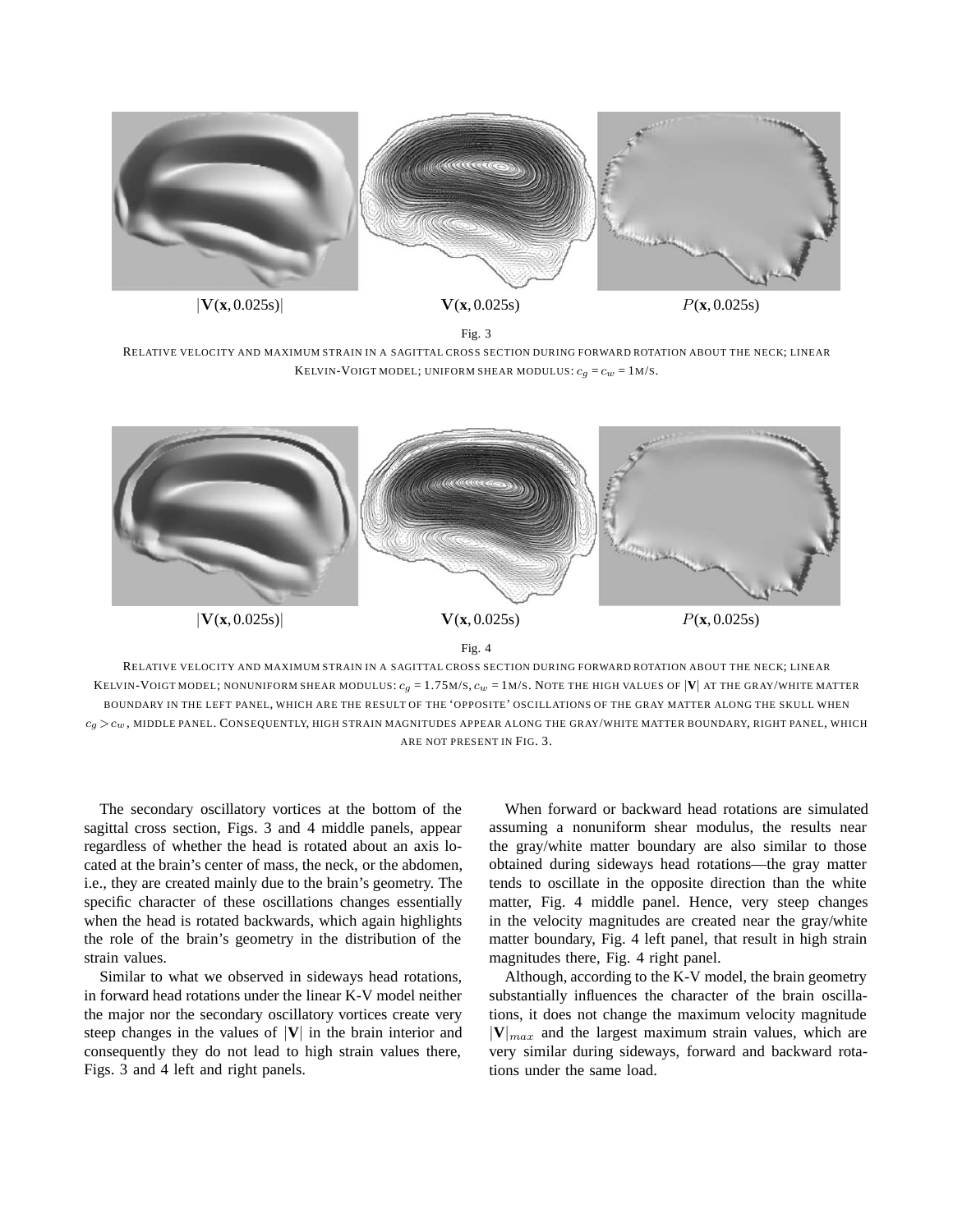

Fig. 5

RELATIVE VELOCITY AND MAXIMUM STRAIN IN A HORIZONTAL CROSS SECTION DURING SIDEWAYS ROTATION ABOUT THE CENTER OF MASS; NONLINEAR FLUID MODEL; UNIFORM SHEAR MODULUS:  $c_q = c_w = 1$ M/S. NOTE THAT THE ASYMMETRIC OSCILLATIONS, MIDDLE PANEL, LEAD TO AN ASYMMETRIC SCATTERING OF THE HIGH STRAIN VALUES ALONG THE BRAIN'S PERIMETER, RIGHT PANEL.



RELATIVE VELOCITY AND MAXIMUM STRAIN IN A SAGITTAL CROSS SECTION DURING FORWARD ROTATION ABOUT THE NECK; NONLINEAR FLUID MODEL; UNIFORM SHEAR MODULUS:  $c_g = c_w = 1$  M/S. NOTE THE RANDOM SCATTERING OF OSCILLATORY VORTICES, MIDDLE PANEL, AND OF HIGH STRAIN VALUES, RIGHT PANEL, DUE TO THE BRAIN'S GEOMETRY.

# **5. The role of the brain's fluidity**

Replacing the linear temporal derivative in the Kelvin-Voigt model with the nonlinear material derivative allows us to reflect the fluid (gel-like) nature of the brain. This nonlinear fluid (N-F) model predicts more complicated oscillatory patterns than the linear K-V model, even when a uniform shear modulus is assumed, cf. middle panels of Figs. 1 and 5 as well as of Figs. 3 and 6.

In particular, the sideways rotations under the N-F model create asymmetric oscillatory patterns in the brain hemispheres, Fig. 5 middle panel, which is not the case under the K-V model. Thus, the localization of injuries can strongly depend on the rotational direction.

Similarly, the forward head rotations under the N-F model create multiple localized vortices in the back and the bottom of the brain, Fig. 6 middle panel, which are not predicted by the K-V model. The number of these vortices increases when the rotational axis is moved down to the abdomen and decreases when it is moved up to the brain's center of mass.

Moreover, under the N-F model with a uniform shear modulus, the value of  $|V|_{max}$  is up to three times higher than in the K-V model, and steep changes in the velocity magnitudes appear also at the brain's perimeter, Figs. 5 and 6 left panels. This leads to scattered high strain magnitudes near the brain's perimeter, which are not predicted by the K-V model, Figs. 5 and 6 right panels.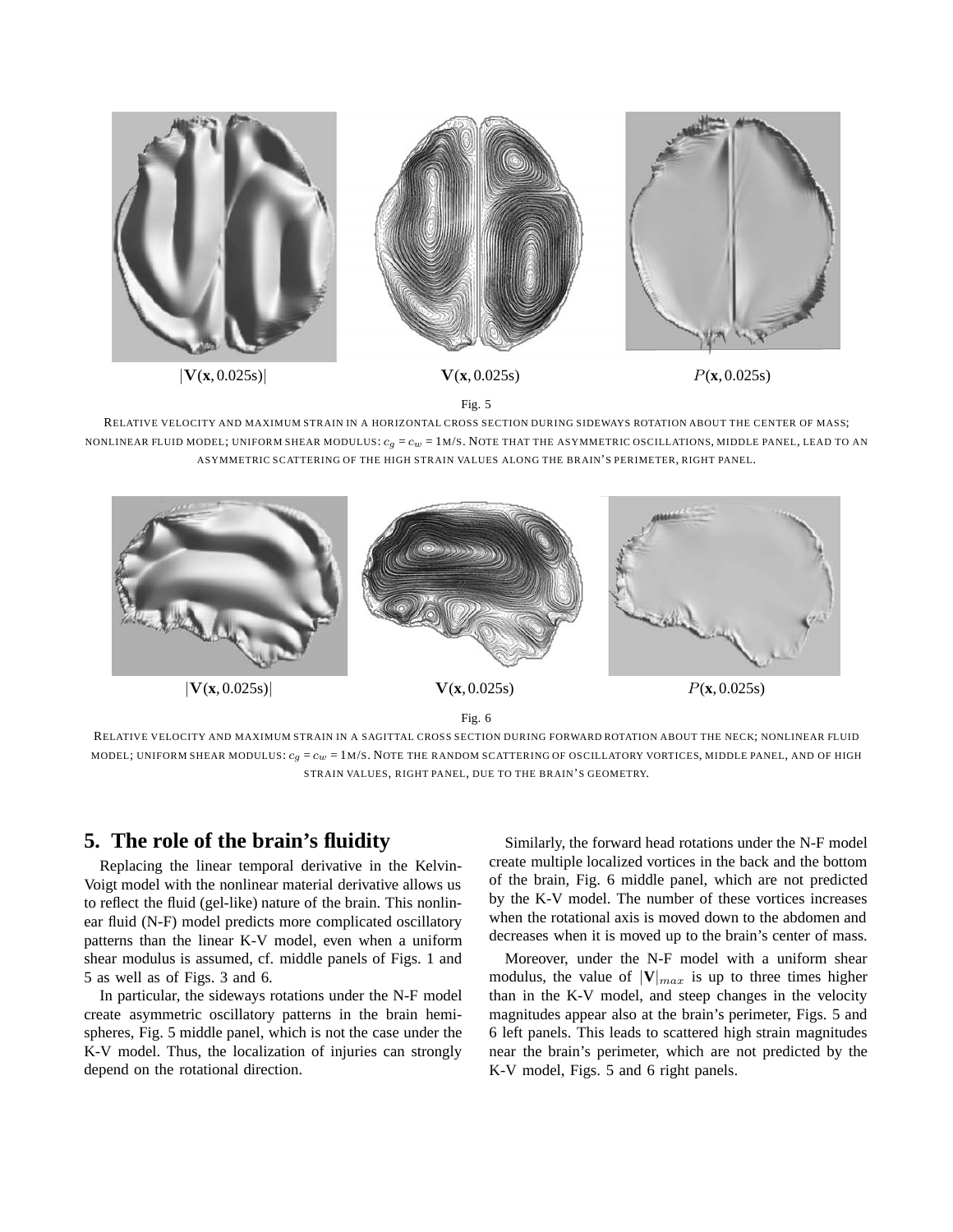

Fig. 7

RELATIVE VELOCITY AND MAXIMUM STRAIN IN A HORIZONTAL CROSS SECTION DURING SIDEWAYS ROTATION ABOUT THE CENTER OF MASS; NONLINEAR FLUID MODEL; NONUNIFORM SHEAR MODULUS:  $c_g = 1.75$ M/S,  $c_w = 1$ M/S.



RELATIVE VELOCITY AND MAXIMUM STRAIN IN A SAGITTAL CROSS SECTION DURING FORWARD ROTATION ABOUT THE NECK; NONLINEAR FLUID MODEL; NONUNIFORM SHEAR MODULUS:  $c_g = 1.75$  M/s,  $c_w = 1$  M/s.

The introduction of a nonuniform shear modulus into our N-F model allows us to satisfactorily explain why Diffuse Axonal Injuries are highly localized and randomly scattered, mostly in the white matter along the boundary with the gray matter. Indeed, introducing a nonuniform shear modulus results in multiple oscillatory vortices that:

- are characterized by 1/3 higher values of the maximum velocity magnitudes  $|\mathbf{V}|_{max}$  than in the case of a uniform shear modulus,
- create steep changes in |**V**| along the gray/white matter boundary as well as deeper in some regions of the white matter near this boundary, Figs. 7 and 8 left panels,
- are quite randomly scattered along the boundary between the gray and the white matter, Figs. 7 and 8 middle panels, and

 $\bullet$  lead to localized very high strain magnitudes  $P$  that are also quite randomly scattered near the gray/white matter boundary as well as deeper inside the white matter, Figs. 7 and 8 right panels.

According to both the K-V and N-F models, the localization of high strain values depends essentially on whether the head is rotated forward or sideways. This outcome is consistent with results obtained by means of one of the most advanced finite element brain injury simulators SIMon [21].

However, the results of our simulations also imply that a specific type of traumatic head motion strongly influences the localization of high strain values. Thus, DAI localization can be quite different when the head is rotated forward or backward, about the brain's center of mass, the neck, or the abdomen, and counter-clockwise or clockwise.